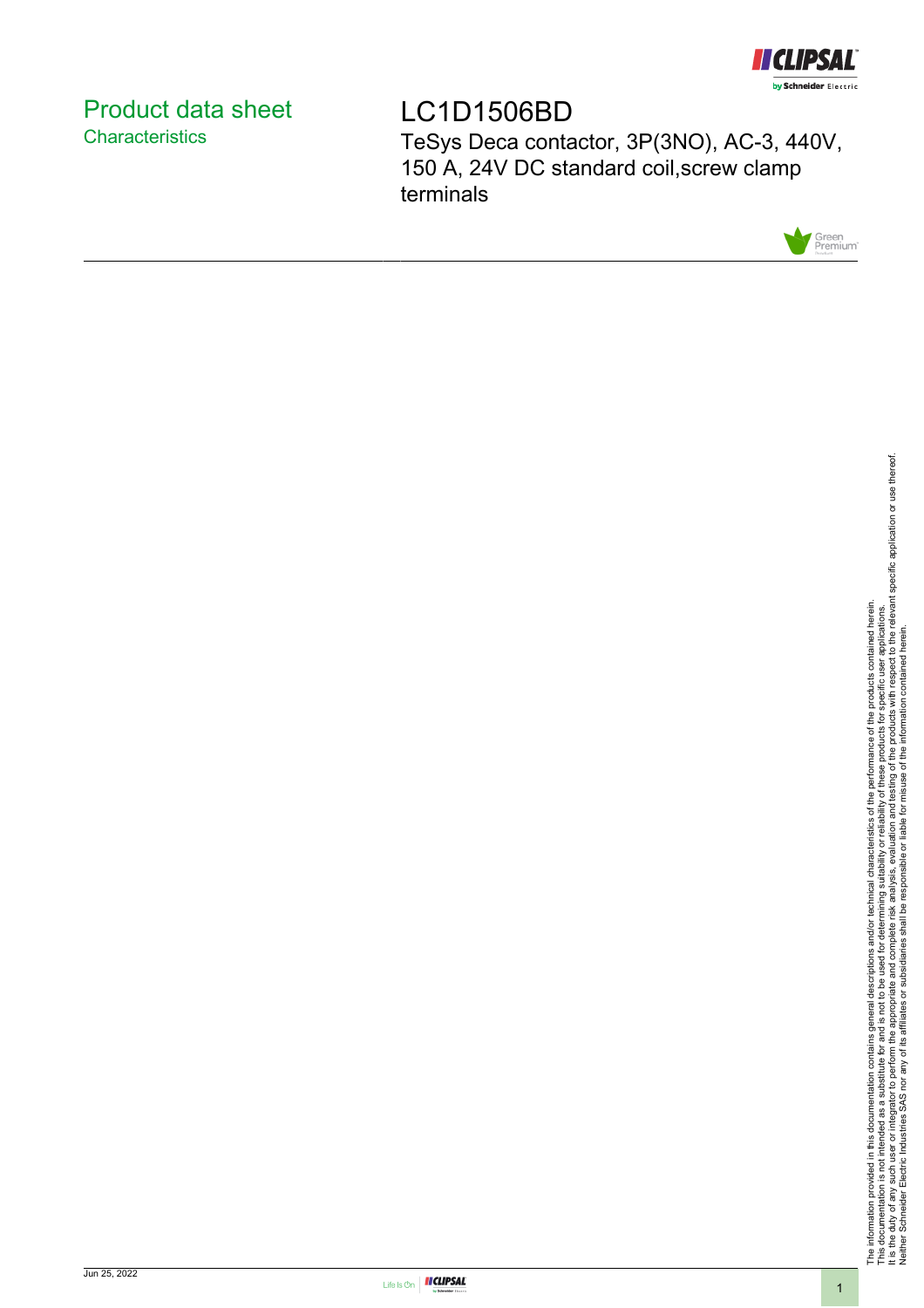

| Main                                           |                                                                                                                                                                                                                                                                                          |
|------------------------------------------------|------------------------------------------------------------------------------------------------------------------------------------------------------------------------------------------------------------------------------------------------------------------------------------------|
| Range                                          | TeSys                                                                                                                                                                                                                                                                                    |
| Product name                                   | TeSys D<br>TeSys Deca                                                                                                                                                                                                                                                                    |
| Product or component<br>type                   | Contactor                                                                                                                                                                                                                                                                                |
| Device short name                              | LC1D                                                                                                                                                                                                                                                                                     |
| Contactor application                          | Motor control<br>Resistive load                                                                                                                                                                                                                                                          |
| Utilisation category                           | $AC-3$<br>AC-1<br>AC-4                                                                                                                                                                                                                                                                   |
| Poles description                              | 3P                                                                                                                                                                                                                                                                                       |
| Power pole contact<br>composition              | 3 NO                                                                                                                                                                                                                                                                                     |
| [Ue] rated operational<br>voltage              | Power circuit: <= 1000 V AC 25400 Hz<br>Power circuit: <= 300 V DC                                                                                                                                                                                                                       |
| [le] rated operational<br>current              | 200 A (at <60 °C) at <= 440 V AC AC-1 for power<br>circuit<br>150 A (at $\leq 60$ °C) at $\leq$ 440 V AC AC-3 for power<br>circuit                                                                                                                                                       |
| Motor power kW                                 | 40 KW at 220230 V AC 50/60 Hz (AC-3)<br>75 KW at 380400 V AC 50/60 Hz (AC-3)<br>80 KW at 415440 V AC 50/60 Hz (AC-3)<br>90 KW at 500 V AC 50/60 Hz (AC-3)<br>100 KW at 660690 V AC 50/60 Hz (AC-3)<br>75 KW at 1000 V AC 50/60 Hz (AC-3)<br>22 kW at 400 V AC 50/60 Hz (AC-4)            |
| Motor power HP (UL /<br>CSA)                   | 40 Hp at 200/208 V AC 50/60 Hz for 3 phases<br>motors<br>50 Hp at 230/240 V AC 50/60 Hz for 3 phases<br>motors<br>100 Hp at 460/480 V AC 50/60 Hz for 3 phases<br>motors<br>125 hp at 575/600 V AC 50/60 Hz for 3 phases<br>motors                                                       |
| Control circuit type                           | DC standard                                                                                                                                                                                                                                                                              |
| [Uc] control circuit<br>voltage                | 24 V DC                                                                                                                                                                                                                                                                                  |
| Auxiliary contact<br>composition               | 1 NO + 1 NC                                                                                                                                                                                                                                                                              |
| [Uimp] rated impulse<br>withstand voltage      | 8 kV conforming to IEC 60947                                                                                                                                                                                                                                                             |
| Overvoltage category                           | Ш                                                                                                                                                                                                                                                                                        |
| [Ith] conventional free<br>air thermal current | 200 A (at 60 °C) for power circuit                                                                                                                                                                                                                                                       |
| Irms rated making<br>capacity                  | 140 A AC for signalling circuit conforming to IEC<br>60947-5-1<br>250 A DC for signalling circuit conforming to IEC<br>60947-5-1<br>1660 A at 440 V for power circuit conforming to IEC<br>60947                                                                                         |
| Rated breaking capacity                        | 1400 A at 440 V for power circuit conforming to IEC<br>60947                                                                                                                                                                                                                             |
| [lcw] rated short-time<br>withstand current    | 250 A 40 °C - 10 min for power circuit<br>580 A 40 °C - 1 min for power circuit<br>1200 A 40 °C - 10 s for power circuit<br>1400 A 40 °C - 1 s for power circuit<br>100 A - 1 s for signalling circuit<br>120 A - 500 ms for signalling circuit<br>140 A - 100 ms for signalling circuit |
| Associated fuse rating                         | 10 A gG for signalling circuit conforming to IEC<br>60947-5-1<br>315 A gG at <= 690 V coordination type 1 for power<br>circuit<br>250 A gG at <= 690 V coordination type 2 for power<br>circuit                                                                                          |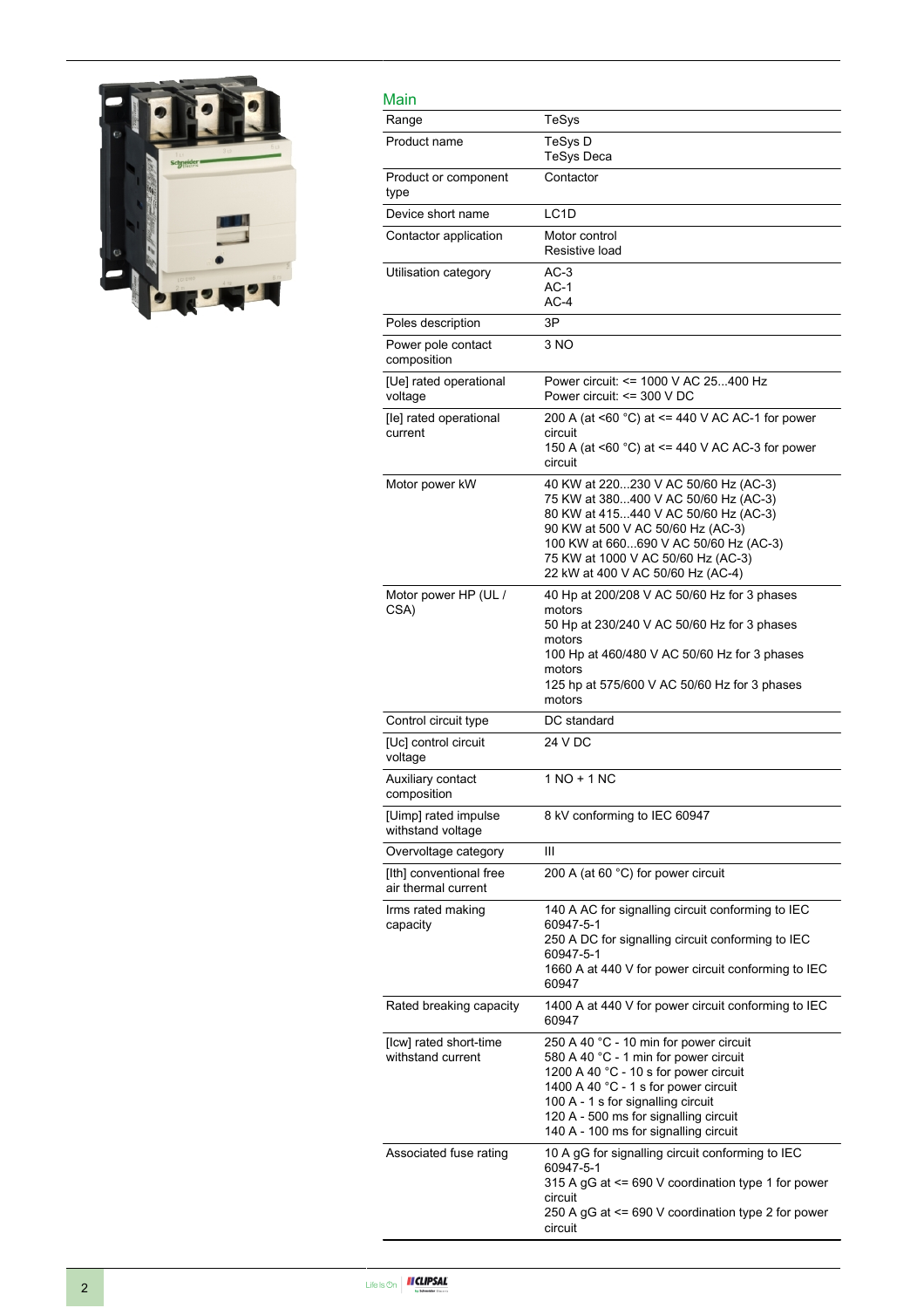| Average impedance                | 0.6 mOhm - Ith 200 A 50 Hz for power circuit                                                                                                                                                                                                                                                                                                                                                                                               |
|----------------------------------|--------------------------------------------------------------------------------------------------------------------------------------------------------------------------------------------------------------------------------------------------------------------------------------------------------------------------------------------------------------------------------------------------------------------------------------------|
| [Ui] rated insulation<br>voltage | Power circuit: 600 V CSA certified<br>Power circuit: 600 V UL certified<br>Power circuit: 1000 V conforming to IEC 60947-4-1<br>Signalling circuit: 690 V conforming to IEC 60947-1<br>Signalling circuit: 600 V CSA certified<br>Signalling circuit: 600 V UL certified                                                                                                                                                                   |
| <b>Electrical durability</b>     | 0.85 Mcycles 150 A AC-3 at Ue <= 440 V<br>1 Mcycles 200 A AC-1 at Ue <= 440 V                                                                                                                                                                                                                                                                                                                                                              |
| Power dissipation per<br>pole    | 24 W AC-1<br>13.5 W AC-3                                                                                                                                                                                                                                                                                                                                                                                                                   |
| Front cover                      | With                                                                                                                                                                                                                                                                                                                                                                                                                                       |
| Mounting support                 | Rail<br>Plate                                                                                                                                                                                                                                                                                                                                                                                                                              |
| Standards                        | CSA C22.2 No 14<br>EN 60947-4-1<br>EN 60947-5-1<br>IEC 60947-4-1<br>IEC 60947-5-1<br><b>UL 508</b>                                                                                                                                                                                                                                                                                                                                         |
| Product certifications           | GL<br><b>CSA</b><br>CCC<br>UL<br><b>DNV</b><br>LROS (Lloyds register of shipping)<br><b>RINA</b><br><b>BV</b><br>GOST<br><b>UKCA</b>                                                                                                                                                                                                                                                                                                       |
| Connections - terminals          | Control circuit: lugs-ring terminals (external<br>diameter: 8 mm)<br>Power circuit: lugs-ring terminals (external diameter:<br>25 mm)<br>Power circuit: bars 1 cable(s) - busbar cross section:<br>$5 \times 25$ mm                                                                                                                                                                                                                        |
| <b>Tightening torque</b>         | Control circuit: 1.2 N.m - on lugs-ring terminals - with<br>screwdriver flat Ø 6 mm M3.5<br>Control circuit: 1.2 N.m - on lugs-ring terminals - with<br>screwdriver Philips No 2 M3.5<br>Power circuit: 12 N.m - on lugs-ring terminals<br>hexagonal screw head 13 mm M8<br>Power circuit: 12 N.m - on bars hexagonal screw<br>head 13 mm M8<br>Control circuit: 1.2 N.m - on lugs-ring terminals - with<br>screwdriver pozidriv No 2 M3.5 |
| Operating time                   | 2035 ms closing<br>4075 ms opening                                                                                                                                                                                                                                                                                                                                                                                                         |
| Safety reliability level         | B10d = 1369863 cycles contactor with nominal load<br>conforming to EN/ISO 13849-1<br>B10d = 20000000 cycles contactor with mechanical<br>load conforming to EN/ISO 13849-1                                                                                                                                                                                                                                                                 |
| Mechanical durability            | 8 Mcycles                                                                                                                                                                                                                                                                                                                                                                                                                                  |
| Maximum operating rate           | 1200 cyc/h 60 °C                                                                                                                                                                                                                                                                                                                                                                                                                           |

#### **Complementary**

| With integral suppression device                                                                                         |
|--------------------------------------------------------------------------------------------------------------------------|
| 0.751.2 Uc (-4055 °C): operational DC<br>0.150.4 Uc (-4070 °C): drop-out DC<br>11.2 Uc (5570 °C): operational DC         |
| 25 <sub>ms</sub>                                                                                                         |
| 270365 W (at 20 °C)                                                                                                      |
| 2.45.1 W at 20 $^{\circ}$ C                                                                                              |
| Type mechanically linked 1 NO + 1 NC conforming to IEC 60947-5-1<br>Type mirror contact 1 NC conforming to IEC 60947-4-1 |
| 25.400 Hz                                                                                                                |
| 5 mA for signalling circuit                                                                                              |
| 17 V for signalling circuit                                                                                              |
|                                                                                                                          |